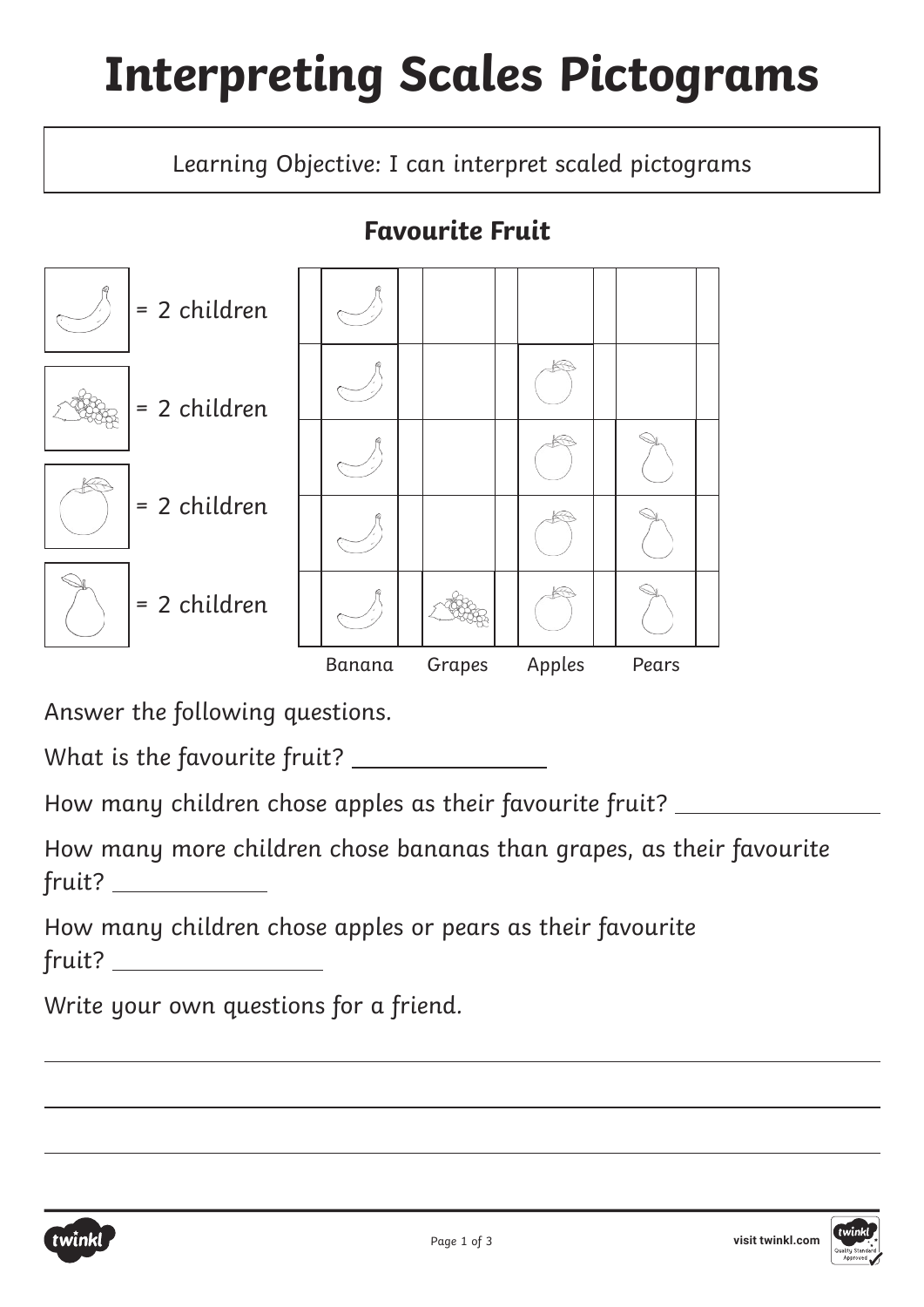# **Interpreting Scales Pictograms**



Answer the following questions.

What is the least favourite colour?

How many children chose yellow as their favourite colour?

How many fewer children chose green than blue as their favourite colour?

How many children chose pink and red as their favourite colour?

Write your own questions for a friend.



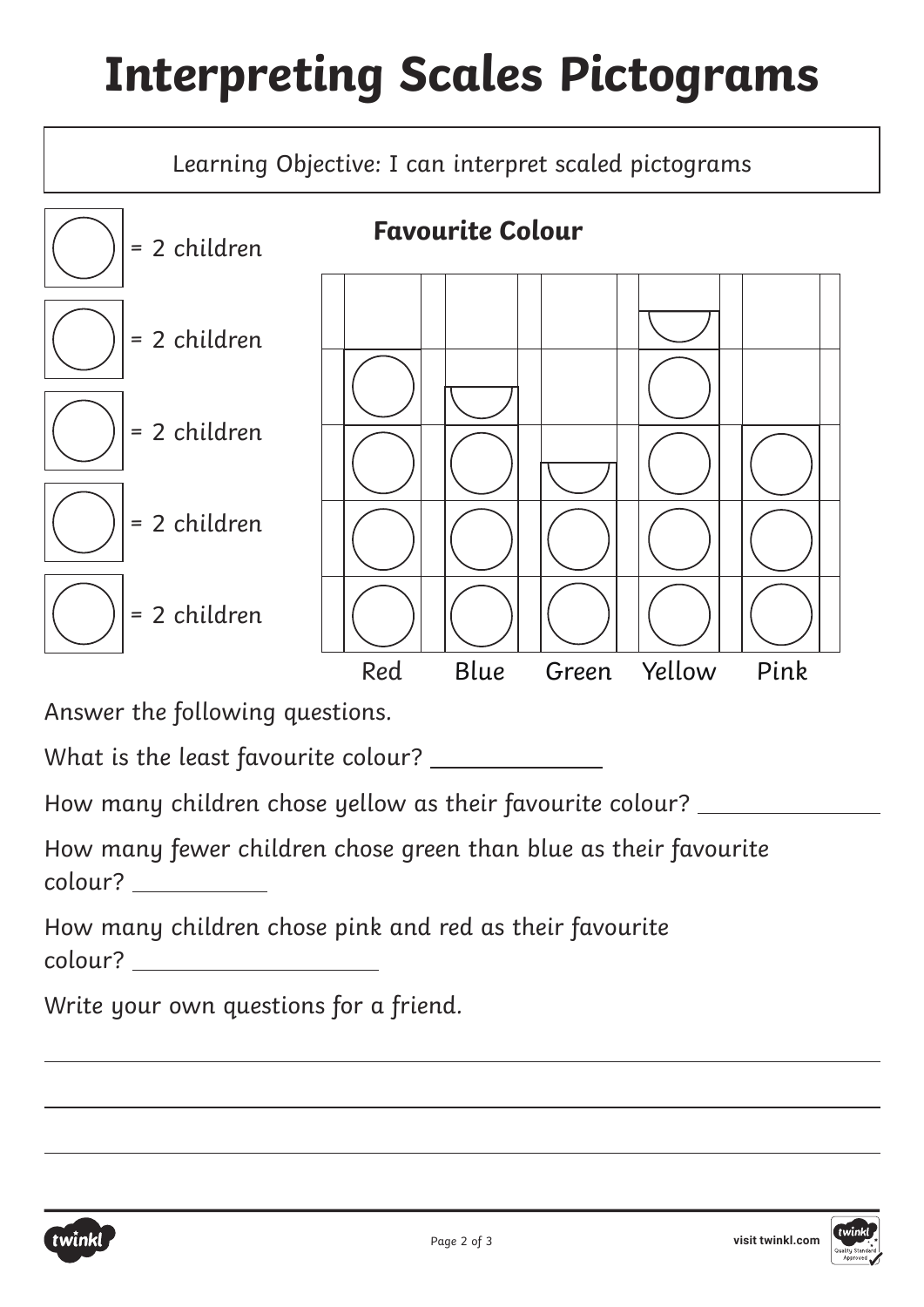# **Interpreting Scales Pictograms**